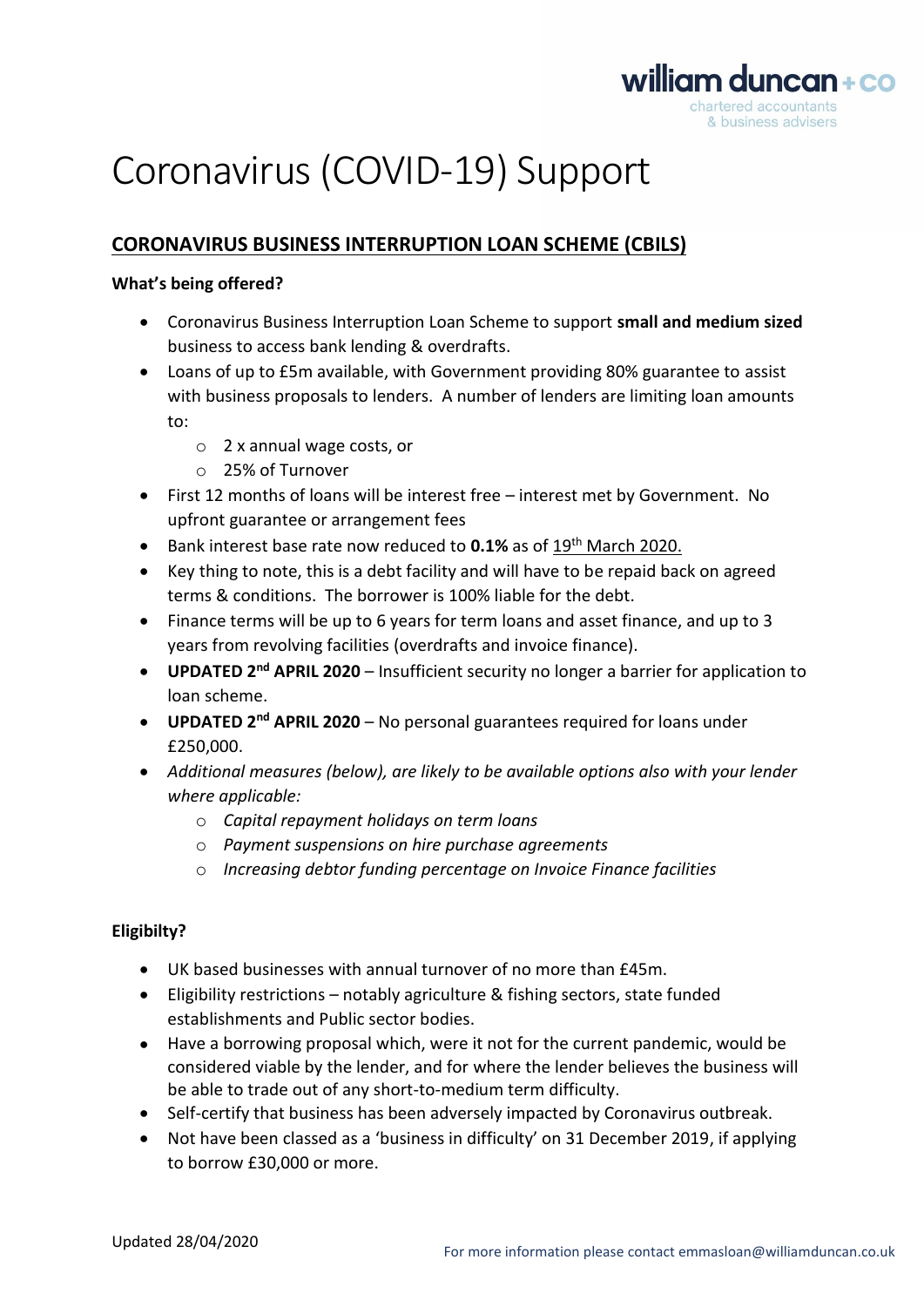

## Coronavirus (COVID-19) Support

#### **How to claim?**

- Contact your current bank. All banks have setup varying quick online questionnaires, applications to complete for eligibility checks and setup call backs.
- Accredited lenders included in scheme, list at [https://www.british-business](https://www.british-business-bank.co.uk/ourpartners/coronavirus-business-interruption-loan-scheme-cbils/accredited-lenders/)[bank.co.uk/ourpartners/coronavirus-business-interruption-loan-scheme-cbils/accredited](https://www.british-business-bank.co.uk/ourpartners/coronavirus-business-interruption-loan-scheme-cbils/accredited-lenders/)[lenders/](https://www.british-business-bank.co.uk/ourpartners/coronavirus-business-interruption-loan-scheme-cbils/accredited-lenders/)

#### **What lenders will need from you?**

- Information on loan required:
	- o Amount you would like to borrow?
	- o What the funds are for?
	- o Period over with you will make repayment?
- Supporting documents
	- o Accounts for last completed financially year.
	- o Management accounts for current year to date.
	- o Business plan, including financial projections (Profit & loss, Cashflow and Balance Sheet)
	- o Details of assets owned
- The lender has the authority to decide whether or not to offer you finance.
- Accredited lender can offer finance on normal commercial terms without the need to make use of the scheme, if this is preferred option.

#### **Timescale for loans?**

• Scheme went live from 23<sup>rd</sup> March 2020.